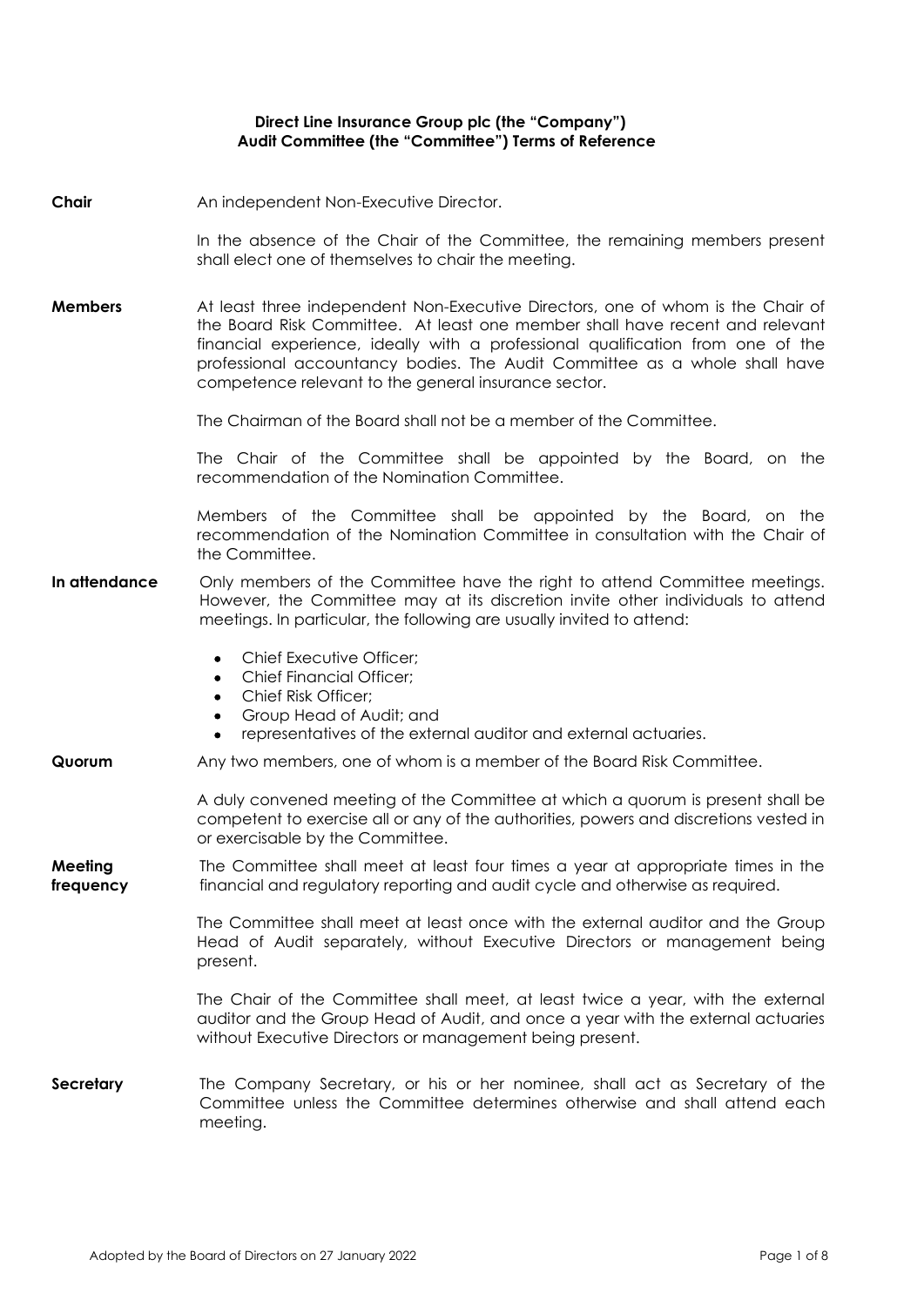### **1. Main**  The Committee shall be responsible for:

# **responsibilities**

- 1.1 oversight and challenge of the effectiveness of the systems of financial control, financial and regulatory reporting and other internal controls for the Company and its subsidiaries ("the Group") as a whole including, unless otherwise required by applicable law or regulation, the ultimate parent company and major subsidiary undertakings;
- 1.2 assisting on such other matters as may be referred to it by the Board; and
- 1.3 reporting to the Board, identifying any matters within its remit in respect of which it considers that action or improvement is needed and making recommendations as to the steps to be taken.

The Committee will operate under delegated authority from the Board and has full power to make decisions concerning matters referred to in these terms of reference, whilst any matters included in the Schedule of Matters Reserved for the Board must be referred to the Board and any matters specifically within the terms of reference of other Committees of the Board will be dealt with by such **Committees** 

All other matters will be dealt with by the Chief Executive Officer, or his or her delegates, under the general management authority delegated by the Board.

### **2. Detailed responsibilities** The detailed responsibilities of the Committee are set out below.

Financial reporting

- 2.1 To monitor the integrity of the financial statements of the Group, and any other formal announcement relating to its financial performance, including preliminary financial results, interim half-year statements and quarterly interim management statements and reviewing significant financial reporting issues and judgements which they contain.
- 2.2 In particular, the Committee shall review and challenge, where necessary:
	- 2.2.1 the application, appropriateness and consistency of, and any changes to, significant accounting policies both on a year on year basis and across the Group;
	- 2.2.2 the methods used to account for significant or unusual transactions where different approaches are possible;
	- 2.2.3 whether appropriate estimates and judgements have been made;
	- 2.2.4 the clarity, balance and completeness of disclosure in the Group's financial reports and the context in which statements are made; and
	- 2.2.5 all material information presented with the financial statements, including the strategic review and the corporate governance statements.
- 2.3 The committee shall carry out an initial review of any other statements requiring board approval which contain financial information, where to carry out a review prior to board approval would be practicable and consistent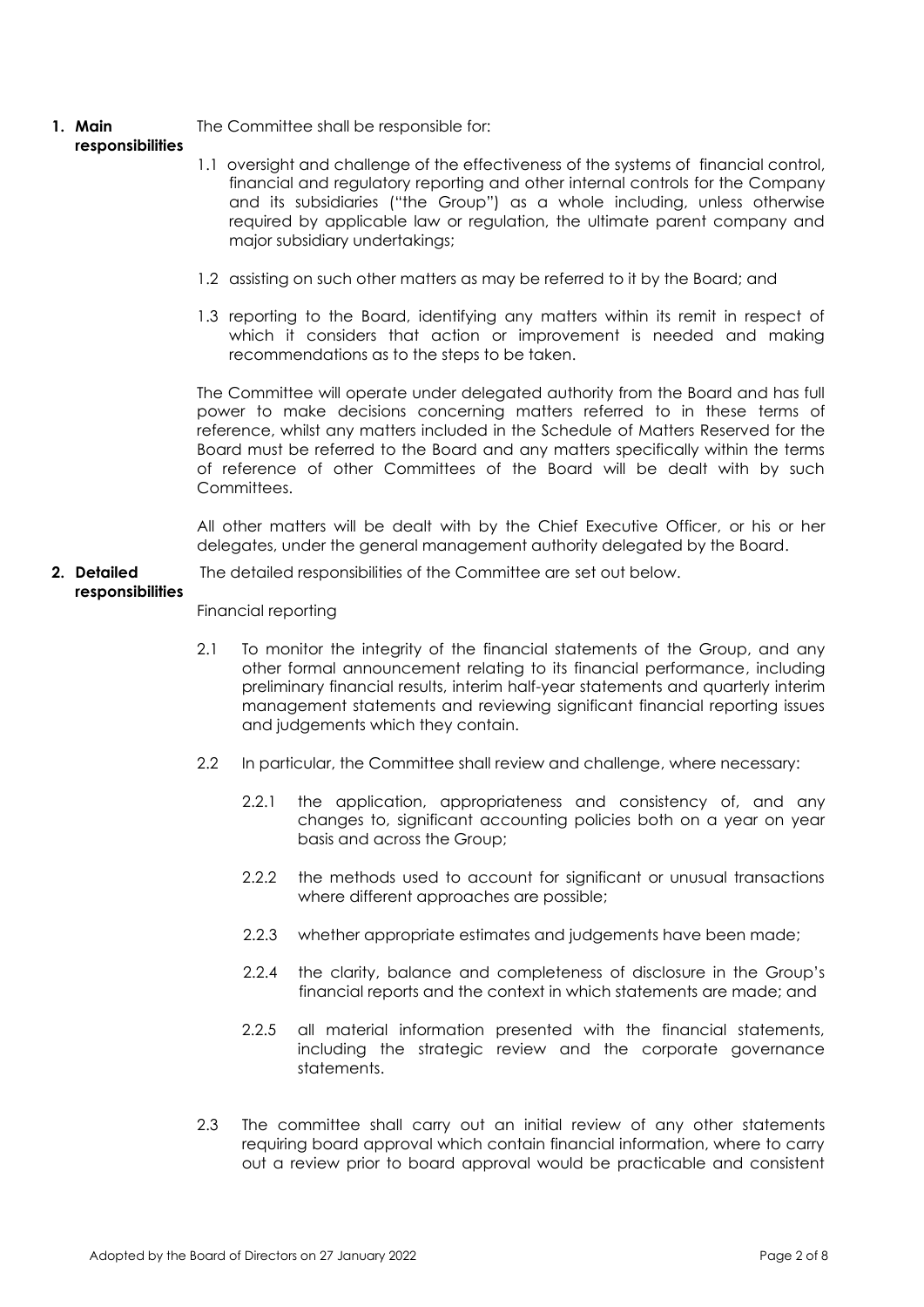with any prompt reporting requirements under any law or regulation including the Listing Rules or Disclosure Guidance and Transparency Rules sourcebook.

- 2.4 Where the Committee is not satisfied with any aspect of the proposed financial reporting by the Company and is unable to resolve such matters with the executive, it shall report its views to the Board.
- 2.5 To review the going concern assumptions, and any public statements relating to the Company being a going concern, exercising judgement in considering those matters that would inform the assessment whether the Company is a going concern, and to make appropriate recommendations to the Board.
- 2.6 To review the content of the Company's Annual Report and Accounts and advise the Board on whether, taken as a whole, it is fair, balanced and understandable and provides the information necessary for shareholders to assess the Company's performance, business model and strategy.
- 2.7 To receive, review and recommend to the Board the adoption of the financial statements of significant subsidiaries within the Group and the consolidated financial statements of the Group.
- 2.8 To review compliance with the applicable accounting policies and practices and to consider compliance with regulatory requirements.
- 2.9 To review the controls and procedures established by management for compliance with regulatory and financial reporting requirements and with the requirements of all external regulators.
- 2.10 To assist the Board by reviewing any returns (such as the Regular Supervisory Report and the Solvency and Financial Condition Report) submitted to the Prudential Regulation Authority, Financial Conduct Authority and other relevant regulatory bodies and reports in relation to the Task Force on Climate-related Financial Disclosures.

## **Internal controls**

- 2.11 To keep under review the adequacy and effectiveness of the Group's internal financial controls and internal control systems, as well as the procedures for monitoring their effectiveness.
- 2.12 To monitor any significant deficiencies and material weaknesses in Group controls and disclosure controls and procedures, as reported by the Group Audit function and the external auditor, and the implementation by management of appropriate remedial action.
- 2.13 In reviewing the effectiveness of internal controls, consideration shall be given to:
	- 2.13.1 the scope and quality of the systems of internal control, and, where applicable, the work of the Group Audit function and other providers of assurance;
	- 2.13.2 the extent and frequency of reporting to the Board (or Board committee(s)) which enables the Committee to build up a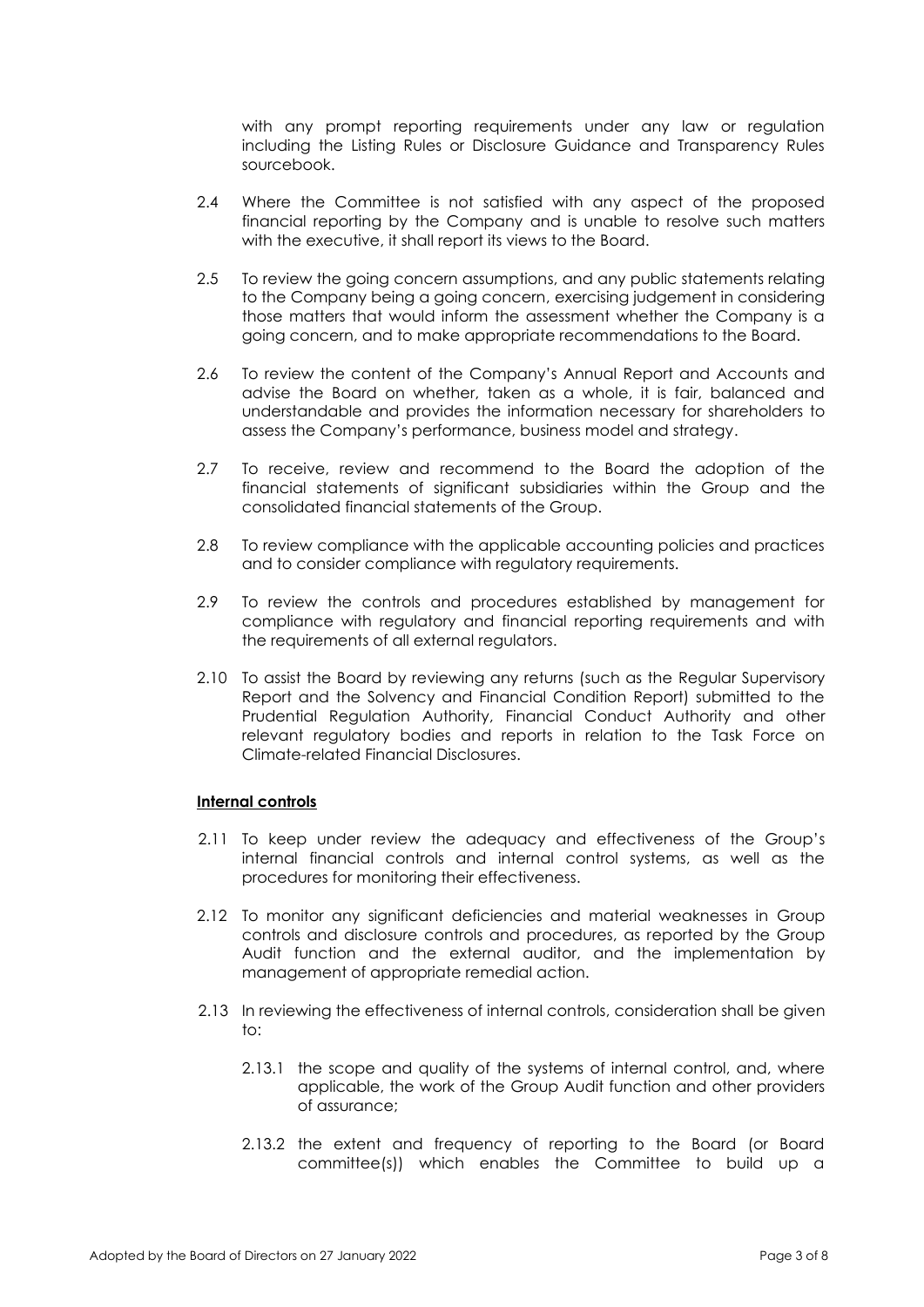cumulative assessment of the state of the system of internal control in the Group; and

- 2.13.3 the effectiveness of the Group's public reporting processes.
- 2.14 To review and approve the statements to be included in the Company's Annual Report and Accounts concerning internal controls.

## **Group Audit**

- 2.15 To ensure the Group Head of Audit has direct access to the Chairman of the Board and to the Chair of the Committee and is accountable to the Committee.
- 2.16 To monitor and review the effectiveness of the Group Audit function, in the context of the Group's overall risk management system, including responsibility for the Chair of the Committee to set objectives and appraise the performance of the Group Head of Audit, taking into account the views of the Chief Executive Officer and Chief Financial Officer.
- 2.17 To approve the appointment and removal of the Group Head of Audit.
- 2.18 The Chair of the Committee recommends the remuneration of the Group Head of Audit to the Remuneration Committee.
- 2.19 To consider and approve the remit and budget of the Group Audit function and ensure it has adequate resources and appropriate access to information to enable it to perform its function effectively and in accordance with the relevant professional standards. The Committee shall also ensure the function has adequate standing and is free from management or other restrictions.
- 2.20 To review and approve the annual Group Audit plan to ensure it is aligned to the key risks of the business, and any proposed significant amendments that may arise.
- 2.21 To review reports addressed to the Committee from the Group Head of Audit.
- 2.22 To review and monitor significant findings from major investigations and management's response to such matters.
- 2.23 To obtain an independent and objective external assessment of the Group's Group Audit function at appropriate intervals, with the Chair of the Committee overseeing and approving the appointment process for the independent assessor.
- 2.24 In performing its duties in connection with Group Audit the Committee will have regard to the Chartered Institute of Internal Auditors Guidance on Effective Internal Audit in Financial Services.
- 2.25 Where the tenure of the Group Head of Audit exceeds seven years, the Audit Committee should explicitly discuss annually the Chair's assessment of the Chief Internal Auditor's independence and objectivity.

## **External audit**

2.25 To conduct the audit services' contract tender process, at such intervals as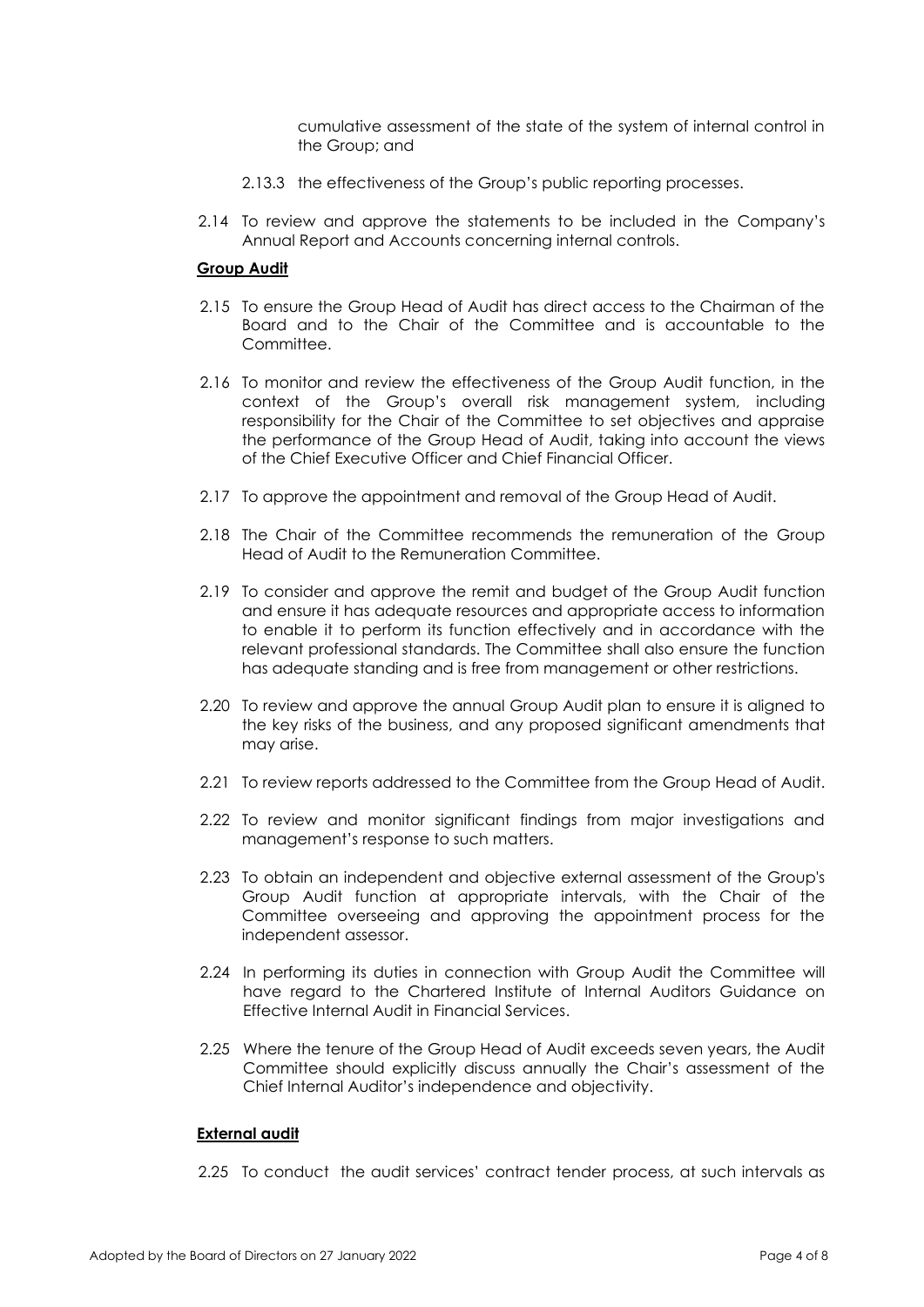the Committee determines (having due regard to recommendations of any applicable authority), to enable the Committee to compare the quality and effectiveness of the services provided by the incumbent auditor with those of other audit firms; and, in respect of such tender, oversee the selection process and ensure that all tendering firms have such access as is necessary to information and individuals during the tender process.

- 2.26 To consider and make recommendations to the Board, to be put to shareholders for approval at the Company's Annual General Meeting, in relation to the appointment, re-appointment and removal of the Group's external auditor. The Committee shall oversee the selection process for a new auditor and if an auditor resigns, the Committee shall investigate the issues leading to this and decide whether any action is required.
- 2.27 To oversee the relationship with the external auditor, including (but not limited to):
	- 2.27.1 approving their remuneration, ensuring that the level of fees is appropriate to enable an effective and high quality audit to be conducted;
	- 2.27.2 approval of their terms of engagement, including any engagement letter issued at the start of each audit and the scope of the audit;
	- 2.27.3 agreeing the independence of external audit minimum standard which will include the policy on the:

 supply of non-audit services by the external auditor and the ongoing monitoring thereof, ensuring there is prior approval of non-audit services, and the making of authorisations there under to avoid any threat to auditor objectivity and independence, taking into account any relevant regulations and ethical guidance on the matter; and

 employment of former partners or employees of the Company's auditor and/or their appointment to the Board or any subsidiary Board and monitoring the implementation of this policy;

- 2.27.4 reviewing and monitoring annually their independence and objectivity, taking into account relevant UK law, regulation, the FRC's Ethical Standard and other professional requirements and the relationship with the auditor as a whole, including any threats to their independence and the safeguards applied to mitigate those threats including the provision of any non-audit services;
- 2.27.5 satisfying itself that there are no relationships (such as family, employment, investment, financial or business) between the auditor and the Company (other than in the ordinary course of business) which could adversely affect the auditor's independence or objectivity;
- 2.27.6 monitoring the auditor's compliance with relevant ethical and professional guidance on the rotation of the audit partner and the level of fees paid by the Group compared to the overall fee income of the audit firm; and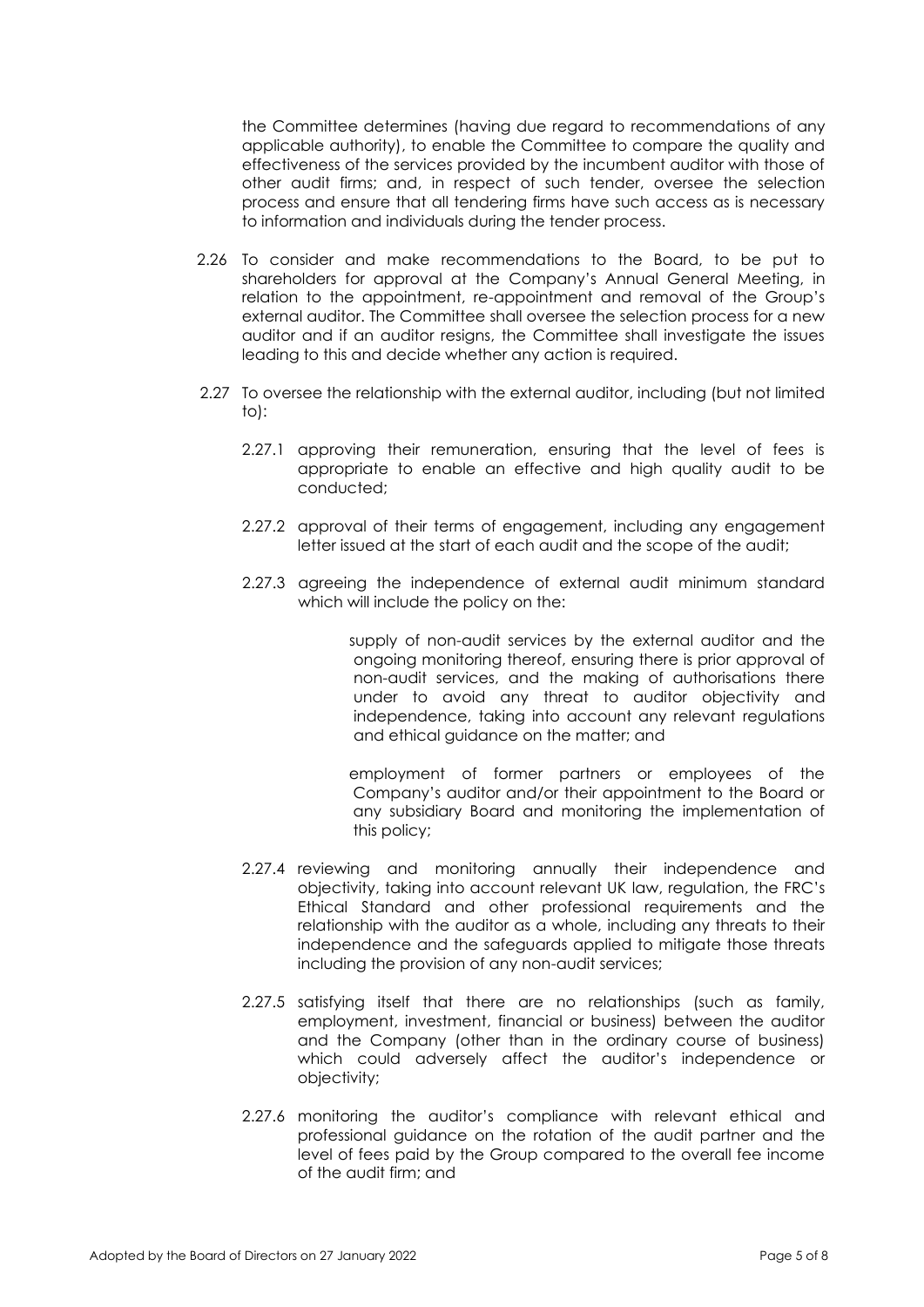- 2.27.7 assessing annually the expertise and resources of the auditor and the effectiveness of the audit process, which shall include a report from the external auditor on their own internal quality procedures.
- 2.28 To meet regularly with the external auditor, including once at the planning stage before the audit and once after the audit at the reporting stage.
- 2.29 To review and approve the annual audit plan and ensure that it is consistent with the scope of the audit engagement.
- 2.30 To review the findings of the audit with the external auditor. This shall include but not be limited to, the following:
	- 2.30.1 a discussion of any major issues which arose during the audit;
	- 2.30.2 any accounting and audit judgements;
	- 2.30.3 levels of errors identified during the audit; and
	- 2.30.4 review the effectiveness of the external audit process, (taking into consideration relevant UK professional and regulatory requirements) including an assessment of the quality of the audit, the handling of key judgements by the auditor, and the auditor's response to questions from the Committee.
- 2.31 The Committee shall also:
	- 2.31.1 review any representation letter(s) requested by the external auditor before they are signed by management; and
	- 2.31.2 review the management letter and management's response to the auditor's findings and recommendations.

## **Reserving**

- 2.32 To agree and recommend to the Board, an overall approach for the annual reserving cycle.
- 2.33 Prior to the commencement of the process for the determination of reserves by the Board, to review and approve the process, including the appointment of the external actuaries following peer review, where appropriate.
- 2.34 To receive presentations from the external actuaries as requested.
- 2.35 At the conclusion of the above process, to obtain assurance that the process has been correctly followed, and confirm such to the Board.
- 2.36 To review, challenge and make recommendations to the Board regarding the reserving process.
- **3. Interaction with other Board Committees**  3.1 3.2 The Committee shall share information with the Board Risk Committee in part by virtue of the common or overlapping membership with that committee. The Chair of the Committee will liaise with the Chairs of the Remuneration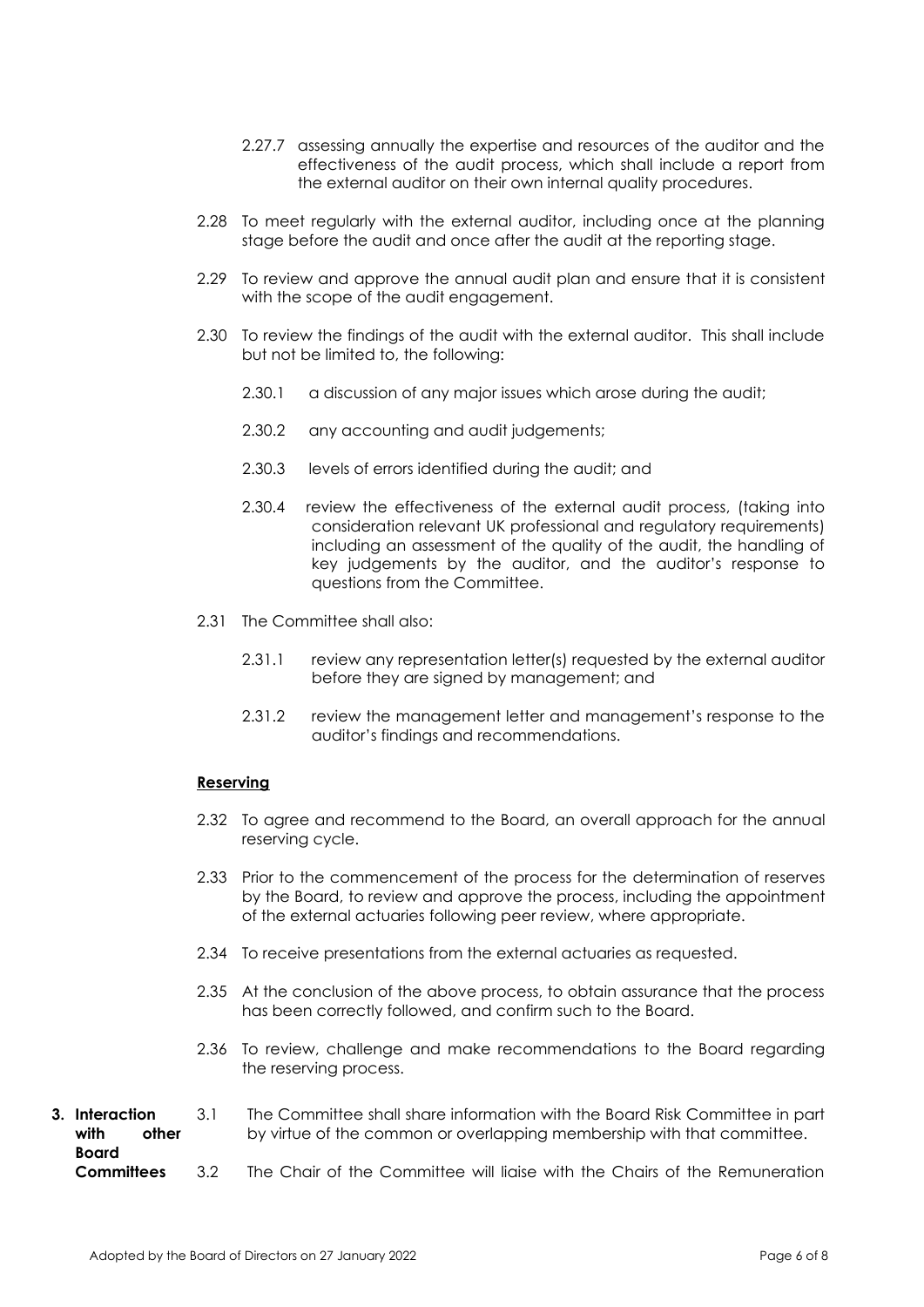and Board Risk Committees, as to the most appropriate way for the matter above to be dealt with between the respective committees from time to time.

**4. Governance**  The Committee shall:

**and resources**

- 4.1 have access to sufficient resources in order to carry out its duties, including access to the Company Secretariat for assistance as required;
	- 4.2 be provided with appropriate and timely training, both in the form of an induction programme for new members and on an ongoing basis for all members;
	- 4.3 give due consideration to laws and regulations, the provisions of the UK Corporate Governance Code (the "Code"), the requirements of the UK Listing Authority's Listing, Prospectus and Disclosure and Transparency Rules, the Market Abuse Regulation, the Senior Managers and Certification Regime and any other applicable rules, as appropriate;
	- 4.4 be responsible for the oversight of the internal and external auditors and external actuaries;
	- 4.5 oversee any investigation of activities which are within its terms of reference; and
	- 4.6 arrange for periodic reviews of its:
		- 4.6.1 own performance to ensure it is operating effectively; and
		- 4.6.2 terms of reference and recommend any changes it considers necessary to the Board for approval.

The Committee is authorised to:

- 4.7 seek any information it requires from any employee or contractor of the Group in order to perform its duties and may call any employee or request any contractor to be questioned at a meeting of the Committee; and
- 4.8 obtain, at the Group's expense, external legal or other professional advice on any matter within its terms of reference.
- **5. Reporting** 5.1 The Committee's duties and activities during the year shall be disclosed in the Company's Annual Report and Accounts. The relevant report should include:
	- 5.1.1 an explanation of how the Committee has assessed the independence and effectiveness of the external audit process;
	- 5.1.2 the significant issues that the Committee considered in relation to the financial statements and how these were addressed having regard to matters communicated to it by the auditor;
	- 5.1.3 all other information requirements set out in the Code; and
	- 5.1.4 a statement as to whether the Audit Committee is satisfied that the Group Audit function has the appropriate resources.